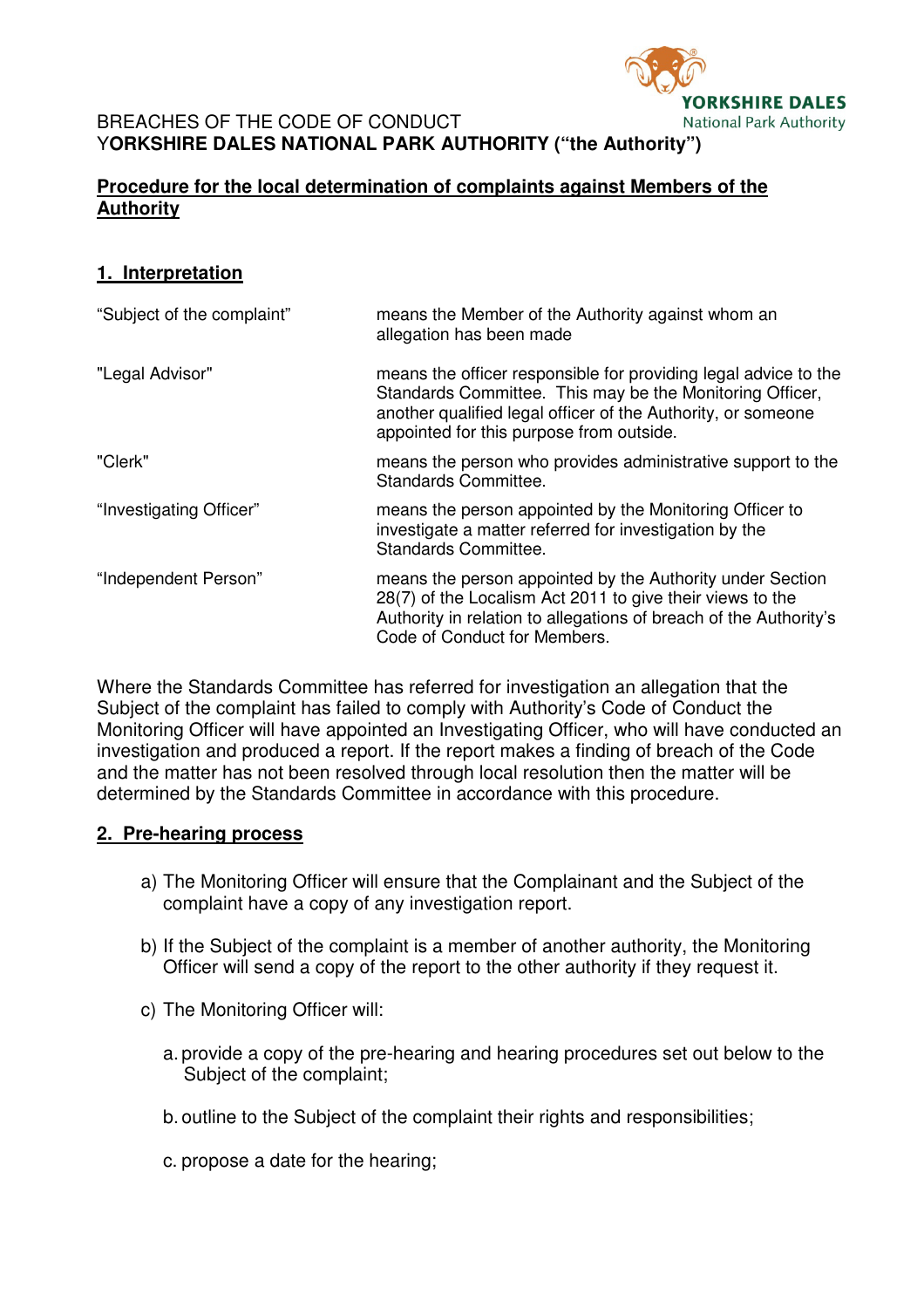- d. use hearings procedure forms A to F<sup>1</sup>, asking for a written response from the Subject of the complaint to find out whether they:
	- disagree with any of the findings of fact in the investigation report, including the reasons for disagreement;
	- want a solicitor, barrister or any other person to represent them at the hearing;

*Note: the Standards Committee will normally give permission for people who are not lawyers to represent the Subject of the complaint but may refuse permission if the representative is directly involved in the matter that the Committee will determine.* 

- want to give evidence to the Committee , either verbally or in writing;
- want to call relevant witnesses to give evidence to the Committee;
- can attend the hearing on the proposed date:
- want any part of the hearing held in private;
- want any part of the investigation report or other relevant documents withheld from the public.
- e. send a copy of the Subject of the complaint's response to the Investigating Officer and invite the Investigating Officer to say by a set time whether they want:
	- to be represented at the hearing;
	- to call relevant witnesses to give evidence to the Committee ;
	- any part of the hearing held in private;
	- any part of the investigation report or other relevant documents withheld from the public;
	- to invite any other witnesses the Committee considers appropriate.
- d. The Monitoring Officer or Legal Adviser to the Committee should then prepare a report which sets out the key points of the investigation report and also:
	- i. confirms a date, time and place for the hearing;
	- ii. confirms the main facts of the case that are agreed;
	- iii. confirms the main facts, which are not agreed;
	- iv. confirms which witnesses will give evidence;
	- v. outlines the proposed procedure for the hearing.
	- vi. the Monitoring Officer will provide the information set out in paragraph 3 above to:

 1

**Forms A to F are:** 

A: Response of the Subject of the complaint to the evidence set out in the investigation report

B: Other evidence relevant to the complaint

C: Representations to consider on findings of failure to comply with code

D: Arrangements for the Standards Committee

E: Details of proposed witnesses to be called

F: Checklist and summary for the pre-hearing process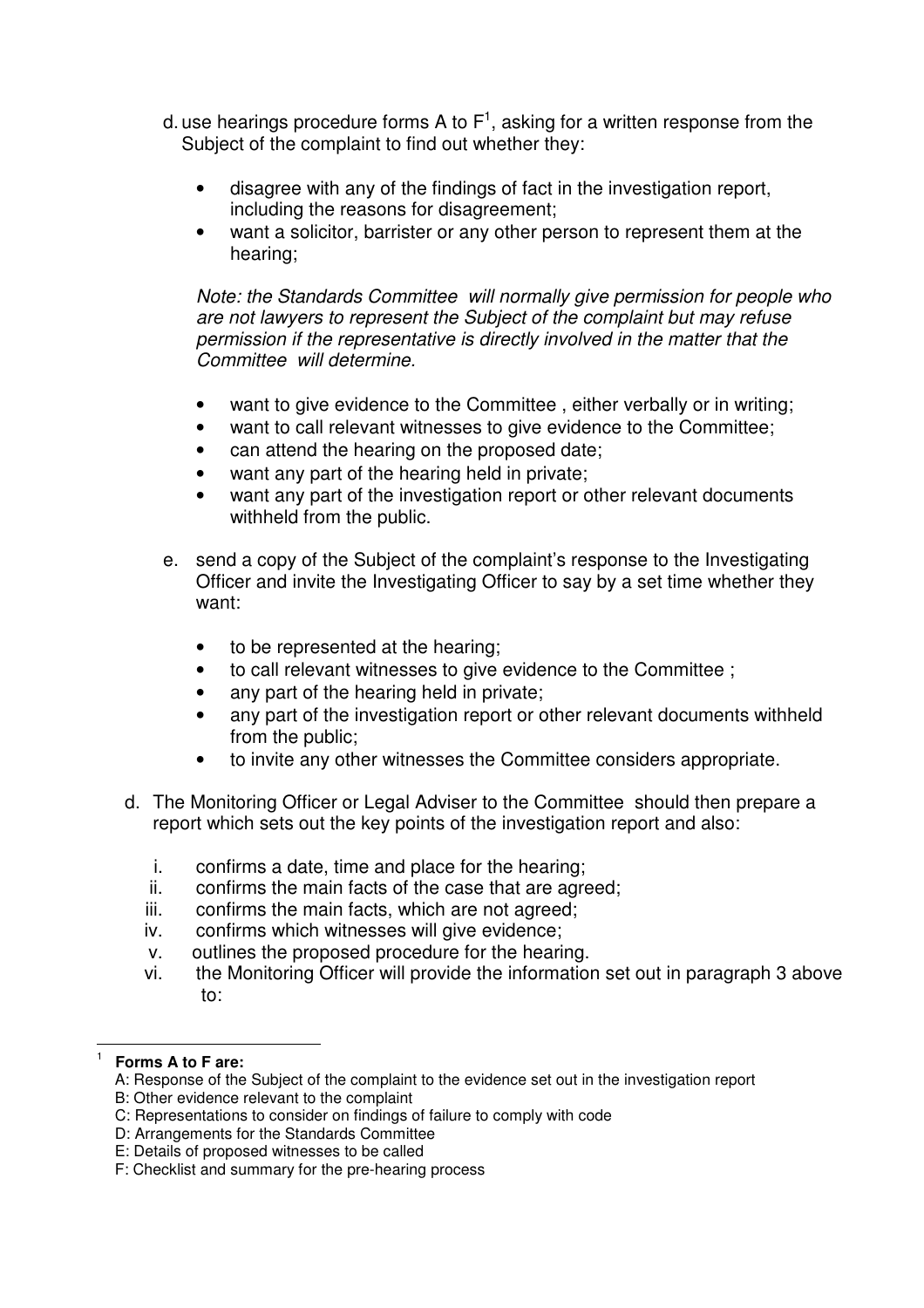- all members of the Committee who will conduct the hearing;
- the Subject of the complaint;
- the Complainant;
- the Investigating Officer who will make any necessary arrangements with witnesses;
- anyone representing the Subject of the complaint.

## **Guiding and advising the subject of the complaint**

- 3. The Monitoring Officer in consultation with the Chairman of the Committee will make sure that the Subject of the complaint is aware that he/she has the right to:
	- a) go to the hearing and present their case;
	- b) call a reasonable number of witnesses to give relevant evidence to the complaints panel;
	- c) representation at the hearing by a solicitor, barrister or any other person.

The Committee will normally give permission for the Subject of the complaint to be represented by people who are not lawyers, but may refuse permission if the representative is directly involved in the matter being determined. The Subject of the complaint must meet the cost of any representation.

The Subject of the complaint **must** raise any disagreements with the finding of facts in the investigation report during the pre hearing process. The Committee **will not** consider any new disagreements about the investigation's findings of fact at the hearing itself, unless there are good reasons why these have not been raised beforehand.

The Subject of the complaint does not have to go to the hearing or have representation. If the Subject of the complaint chooses not to go to the hearing, the Committee may make a determination in his/her absence.

## **Procedures for the hearing**

## **4. Setting the scene**

After all the Committee members, officers, Subject of the complaint and Investigating Officer have been formally introduced, the Chairman will explain how the Committee will conduct the hearing. In particular, the Chairman will explain that:

- a) the hearing is a formal process, not an open discussion;
- b) the Committee can only decide on the evidence before it;
- c) no new issues can be introduced;
- d) cross examination does not form part of the Committee's procedures.

# **Attendance by the Independent Person**

5. The Independent Person will attend a Committee meeting when the Committee considers Code of Conduct complaints. Their views may be sought and taken into consideration before the Committee reaches any conclusion on whether the Subject of the complaint's conduct constitutes a failure to comply with the Code of Conduct.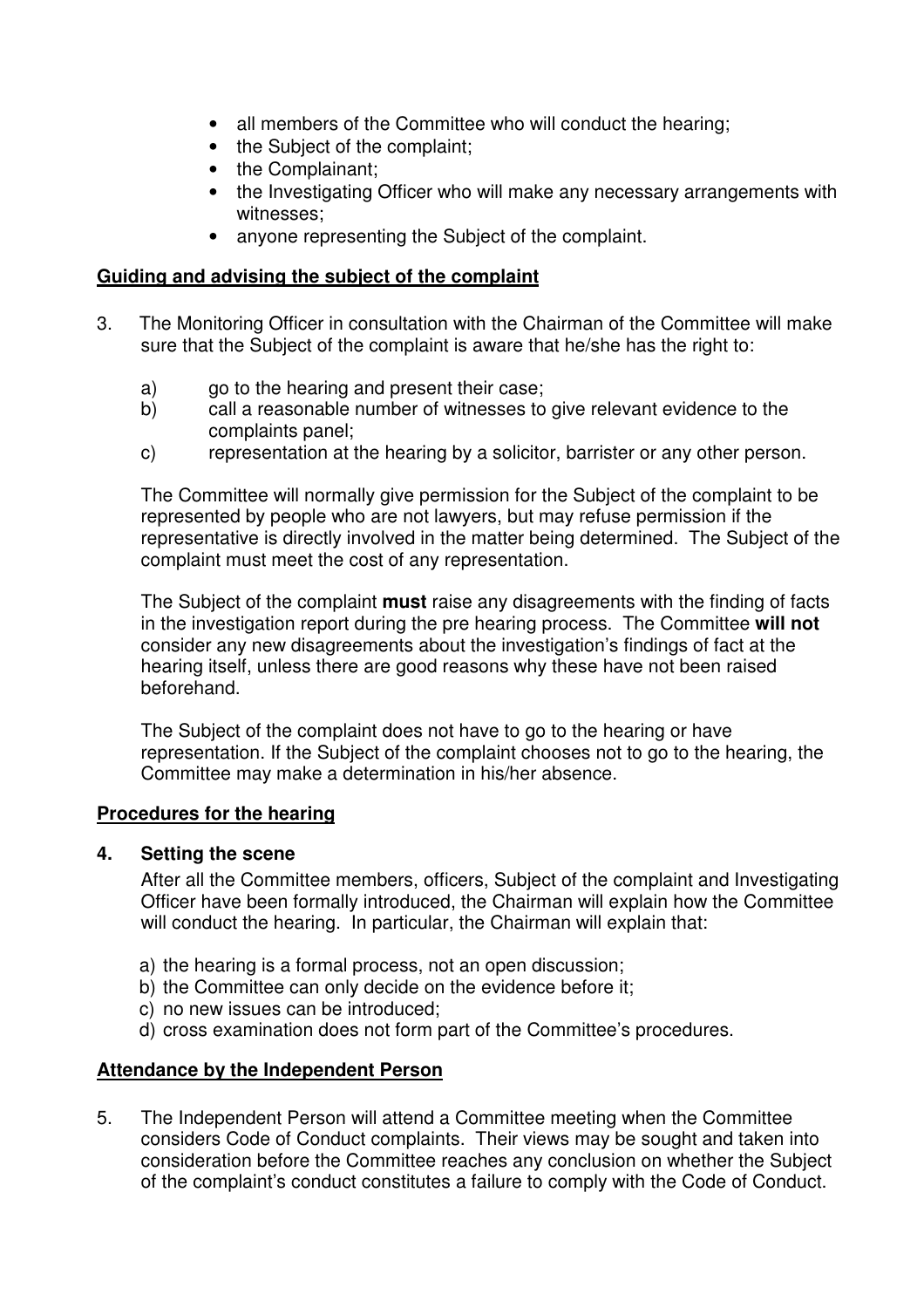The Independent Person's views may also be sought before the Committee makes recommendations to the Monitoring Officer for action following a finding of failure to comply with the Code of Conduct.

# **Legal advice**

6. The Committee may take legal advice, in private if necessary, from its legal adviser at any time during the hearing or while considering the outcome. The Committee should share the substance of any legal advice given with the Subject of the complaint and the Investigating Officer if they are present<sup>2</sup>.

# **Preliminary procedural issues**

7. The Committee will then resolve any issues or disagreements about how the hearing should continue, which have not been resolved during the pre-hearing process. The Chairman will clarify that all present know the procedure that the Committee follow in determining the matter.

The Committee will aim to conclude a hearing in one sitting and will consider adjournment in only the most complicated cases or when good reasons exist.

The Committee will then deal with preliminary procedural matters in the following order:

a) Quorum

 $\overline{a}$ 

 The Chairman confirms that the Committee is quorate. When the Standards Committee meet there must be at least 3 Members present of which at least one must be a Secretary of State Member and one must be a local authority Member.

b) Declarations of interest

 The Chairman will ask the Committee members if they have disclosable pecuniary interests or connections with any party to the complaint and to act accordingly if they make a declaration.

- c) Proceeding in the absence of the Subject of the complaint If the Subject of the complaint is not present at the start of the hearing:
	- i. the Chairman will ask the Legal Advisor whether the Subject of the complaint has indicated his/her intention not to attend the hearing;
- ii. the Committee will then consider any reasons that the Subject of the complaint has provided for not attending the hearing and shall decide whether it is satisfied that there is sufficient reason for such failure to attend, and

<sup>2</sup> In the interests of openness, the Committee may prefer to receive any advice in the hearing room in the presence of the investigating officer and the subject of the complaint. Where this is not practicable, the legal advisor should repeat in the presence of the investigating officer and the member the advice, which he/she has given.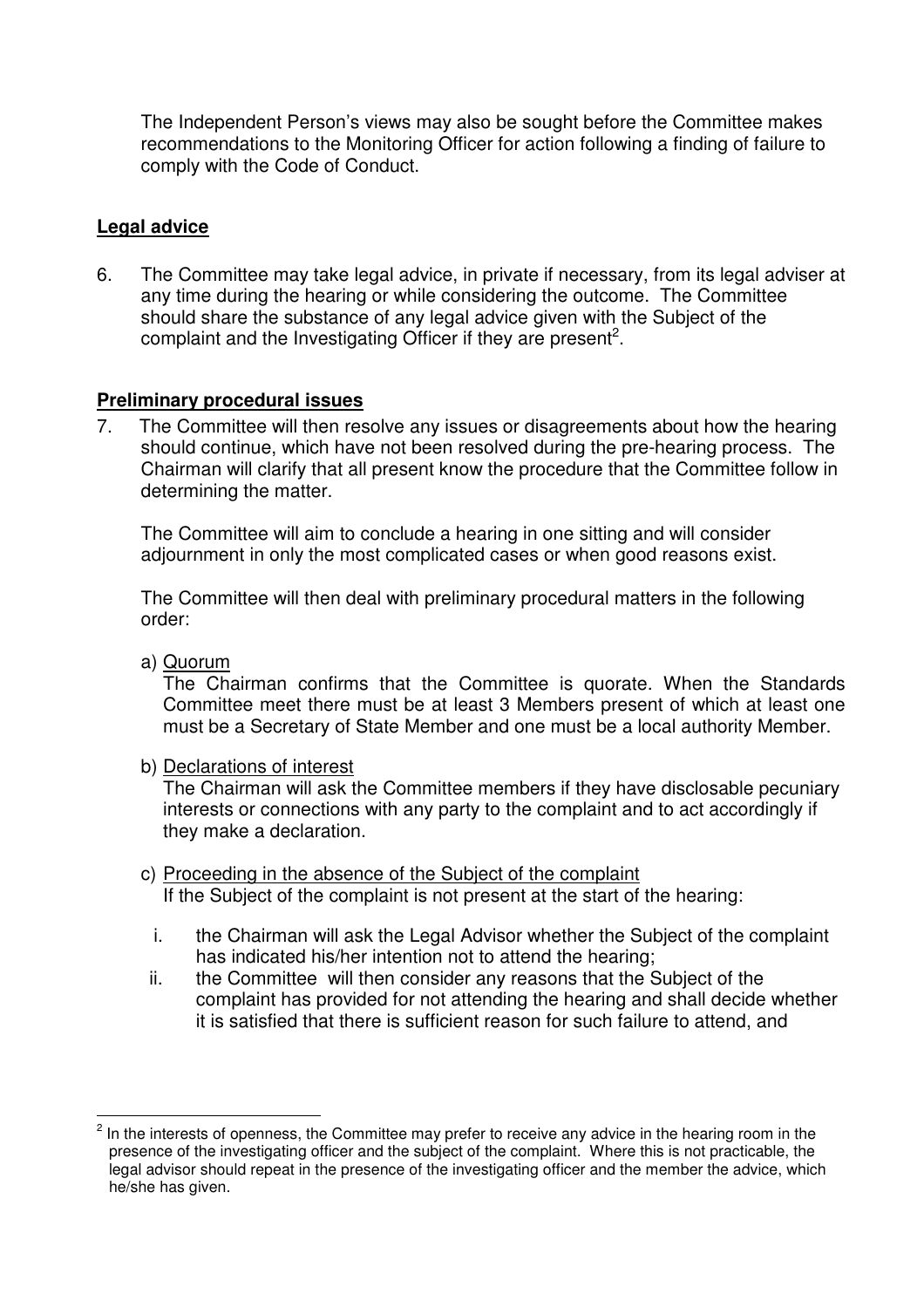- if satisfied with the reasons for non attendance, it shall adjourn the hearing to another date;
- if not satisfied, or if the Subject of the complaint has not given any such reasons, the Committee will decide whether to consider the matter and make a determination in the absence of the Subject of the complaint or to adiourn the hearing to another date.

## d) Exclusion of press and public

 The Chairman will ask the Subject of the complaint, the Investigating Officer and the Legal Advisor to the Committee whether they wish to ask the Committee to exclude the press or public from all or any part of the hearing. In the event of a request, the Chairman will ask them to put forward the reasons for their request, seeking responses from other parties. The Committee will then decide whether to exclude the press and public from all or any part of the hearing.

 Hearings are normally in public unless there are reasons under the legislation for holding the hearing or any part of the hearing in private. Where the hearing is in public, the agenda and the report which may have been withheld from the press and public in advance of the meeting can then be accessed by the press and public.

# **Modification of procedure**

8. The Chairman may agree to vary this procedure in any particular instance where he/she is of the opinion that such a variation is necessary in the interests of fairness.

The Committee will proceed to deal with the case in a two stage process to consider the Investigator's report. The first part of the process will be to consider the findings of fact. If the Committee decides to consider whether the Subject of the Complaint failed to comply with the Code of Conduct, it will proceed to the second part of the hearing.

## **Making findings of fact**

9. After dealing with any preliminary issues, the Committee will then move on to hear and consider the report of the Legal Adviser to the Committee, which sets out whether there are any significant disagreements about the facts contained in the investigator's report.

If there is no disagreement about the facts, the Committee can move on to the next stage of the hearing.

If there is a disagreement the chairman should invite the Investigating Officer, if present, to make any necessary representations to support the relevant findings of fact in the report. With the Committee's permission, the Investigating Officer may call any necessary supporting witnesses to give evidence. The Committee may give the Subject of the complaint an opportunity to challenge any evidence put forward by any witness called by the Investigating Officer.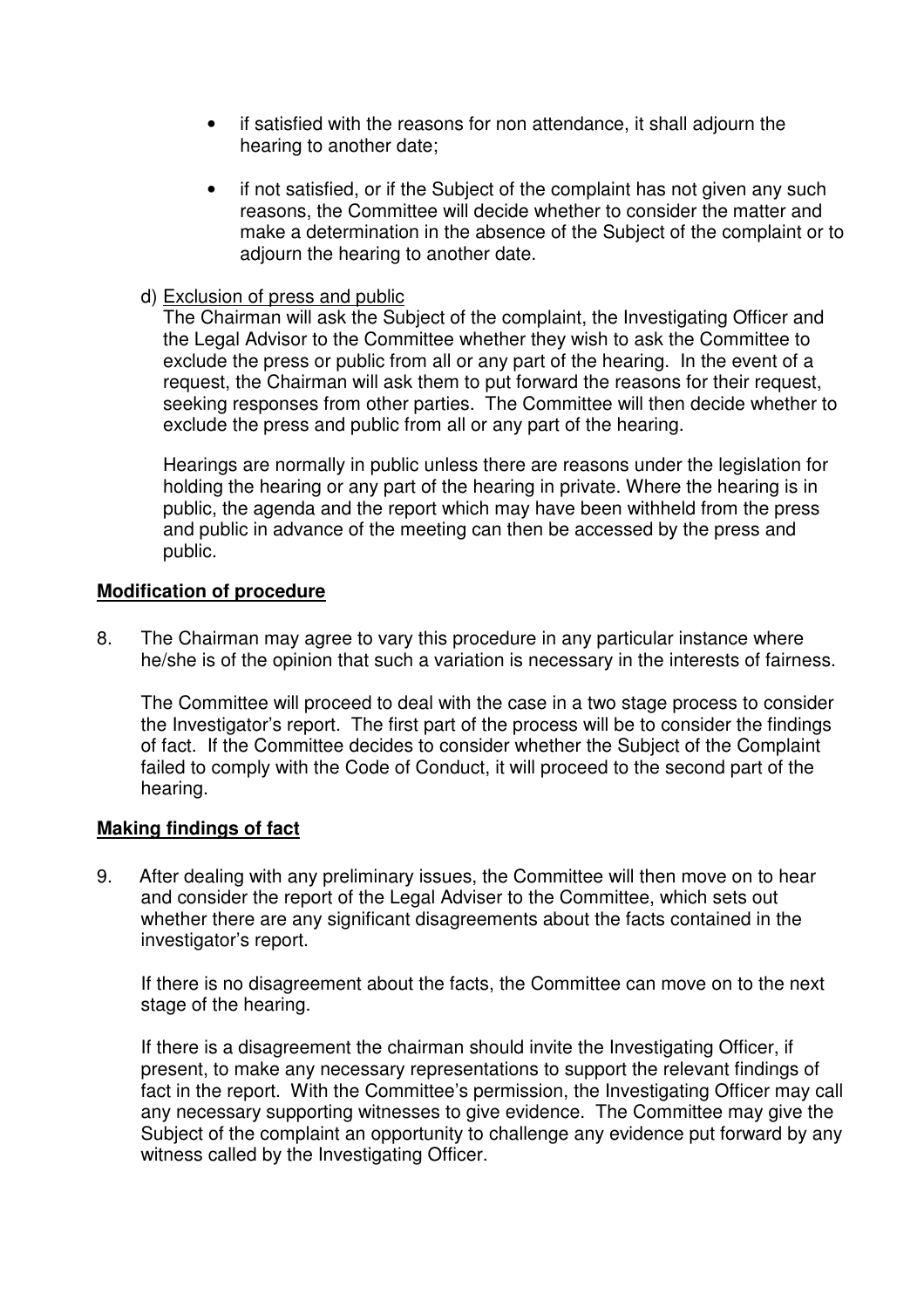The Subject of the complaint should then have the opportunity to make representations to support their version of the facts, make suggestions to the Committee upon which it should seek advice from the Investigating Officer and, with the Committee's permission, to call any necessary witnesses to give evidence.

At any time, the Committee may question any of the people involved or any witnesses, and may allow the investigator to challenge any evidence put forward by witnesses called by the subject of the complaint.

If the Subject of the complaint disagrees with most of the facts, it may be prudent for the Investigating Officer to start by making representations on all the relevant facts, instead of discussing each fact individually.

If the Subject of the complaint disagrees with any relevant fact in the Investigating Officer's report, without having given prior notice of the disagreement, they must give good reasons for not mentioning it before the hearing. If the Investigating Officer is not present, the Committee will consider whether it would be in the public interest to continue in their absence.

After considering the Subject of the complaint's explanation for not raising the issue at an earlier stage, the Committee may then:

- a) continue with the hearing, relying on the information in the Investigating Officer's report;
- b) allow the Subject of the complaint to make representations about the issue, and invite the Investigating Officer to respond and call any witnesses, as necessary;
- c) postpone the hearing to arrange for appropriate witnesses to be present, or for the Investigating Officer to be present if they are not already.

## **Representations**

10. The Chairman will allow the Complainant to make a representation to the Committee if he/she believes that such a variation in procedure is necessary in the interests of fairness.

The Chairman will invite the Independent Person to make any representations.

 On hearing the representations, the Chairman will check that members of the Committee are satisfied that they have sufficient evidence to come to a considered conclusion on the matter.

 The Committee will move to another room to consider the representations and evidence in private.

 On their return, the Chairman will announce the Committee's findings of fact and whether the Committee will progress with a hearing.

## **Making findings on the code of conduct**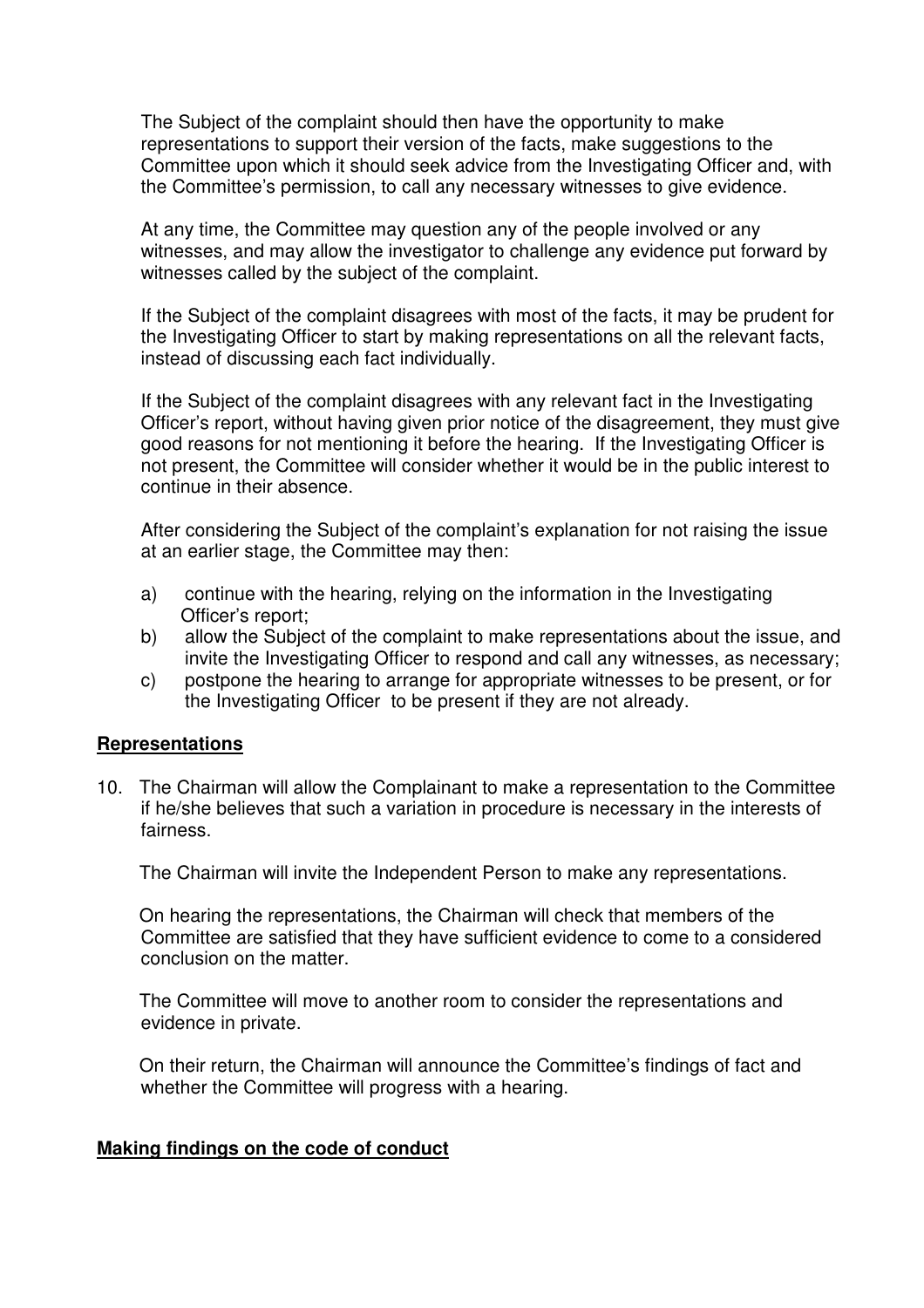11. The Committee needs to consider whether, based on the facts it has found, the Subject of the complaint has breached the Code<sup>3</sup>. This will include considering the reports of the Legal Adviser to the Committee and the Investigating Officer.

The Committee may, at any time, question anyone involved on any point raised during their representations.

The Chairman will invite the Subject of the complaint to give relevant reasons why the Committee should decide that they have not failed to follow the Code.

The Committee will then consider any verbal or written representations from the Investigator.

The Chairman will invite the Subject of the complaint to make any final relevant points.

The Chairman will invite the Independent Person to make any representations.

On hearing the representations, the Chairman will check that members of the Committee are satisfied that they have sufficient evidence to come to a considered conclusion on the matter.

The Committee will then move to another room to consider the representations.

The Committee will make a decision on the balance of probability based on the evidence that it received at the hearing.

The Committee may at any time return to the main hearing room in order to seek additional evidence from the Investigating Officer or the Subject of the complaint.

On the Committee's return, the Chairman will announce the Committee's decision as to whether the Subject of the complaint has breached the Code or not.

 $\overline{a}$ 3 If the Investigating Officer is not present, the committee should only conduct a hearing if it is satisfied that there are no substantial points of dispute, or that the points of dispute can be satisfactorily resolved in the absence of the Investigating Officer. In the absence of the Investigating Officer, the committee shall determine on the advice of the Legal Advisor which witnesses, if any, to call. Where such witnesses are called, the Chairman shall draw the witnesses' attention to any relevant section of the Investigating Officer's report and ask the witness to confirm or correct the report and to provide any relevant evidence.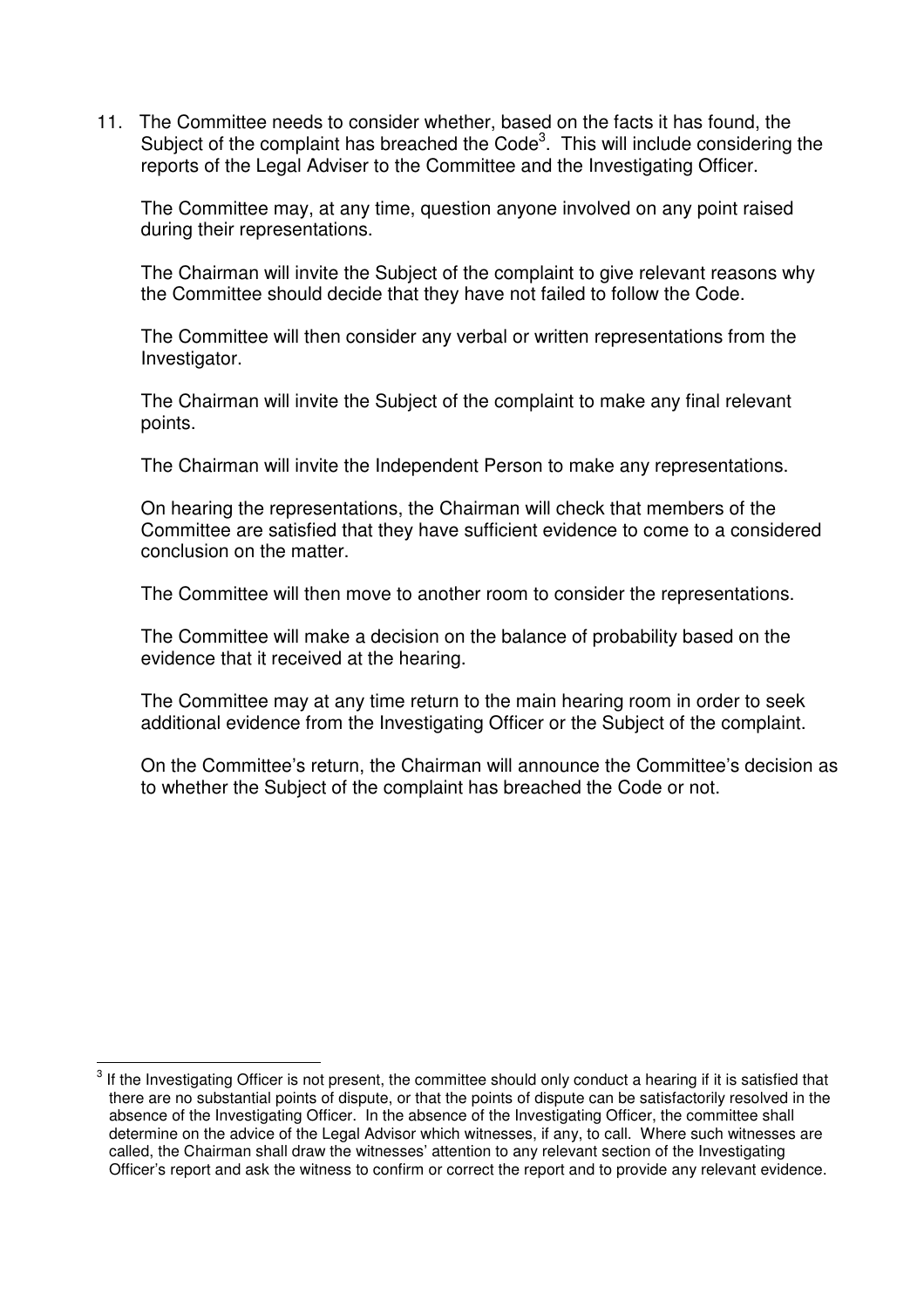# **No breach of the Code of Conduct**

12. If the Committee decides that the Subject of the complaint has not breached the Code, the Committee can move on to consider whether it should make any recommendations to the Authority of which the Subject of the complaint is a Member.

#### **Failure to follow the Code of Conduct and consideration of sanctions**

- 13. If the Committee decides that the Subject of the complaint has not followed the Code, it will consider any verbal or written representations from the Investigator and the Subject of the complaint as to:
	- whether the Committee should apply a sanction;
	- what form any sanction should take.

The Committee may question the Investigating Officer and Subject of the complaint, and take legal advice, to make sure they have the information they need in order to make an informed decision.

On hearing the representations, the Chairman will check that members of the Committee are satisfied that they have sufficient evidence to come to a considered conclusion on the matter.

The Committee will then deliberate in private to consider whether to impose a sanction on the Subject of the complaint and, if so, the nature of the sanction.

If the Committee decides that the Subject of the complaint has breached the Code of Conduct and that it should impose a sanction, it may do any one or a combination of the following:

- a. Censure;
- b. Publication (in whatever way might be chosen) of the fact that the Subject of the complaint been found to have breached the code of conduct;
- c. Recommendation to the Authority to remove the Subject of the complaint from any Committee or outside body appointment(s);
- d. Recommendation to the Authority to restrict the Subject of the complaint's access to Authority premises, facilities etc. (so long as they are still able to perform their essential role);
- e. Undertake training.

The Monitoring Officer and the Committee have no power to suspend or disqualify the Subject of the complaint nor to withdraw their basic or special responsibility allowances, or to recommend other outcomes.